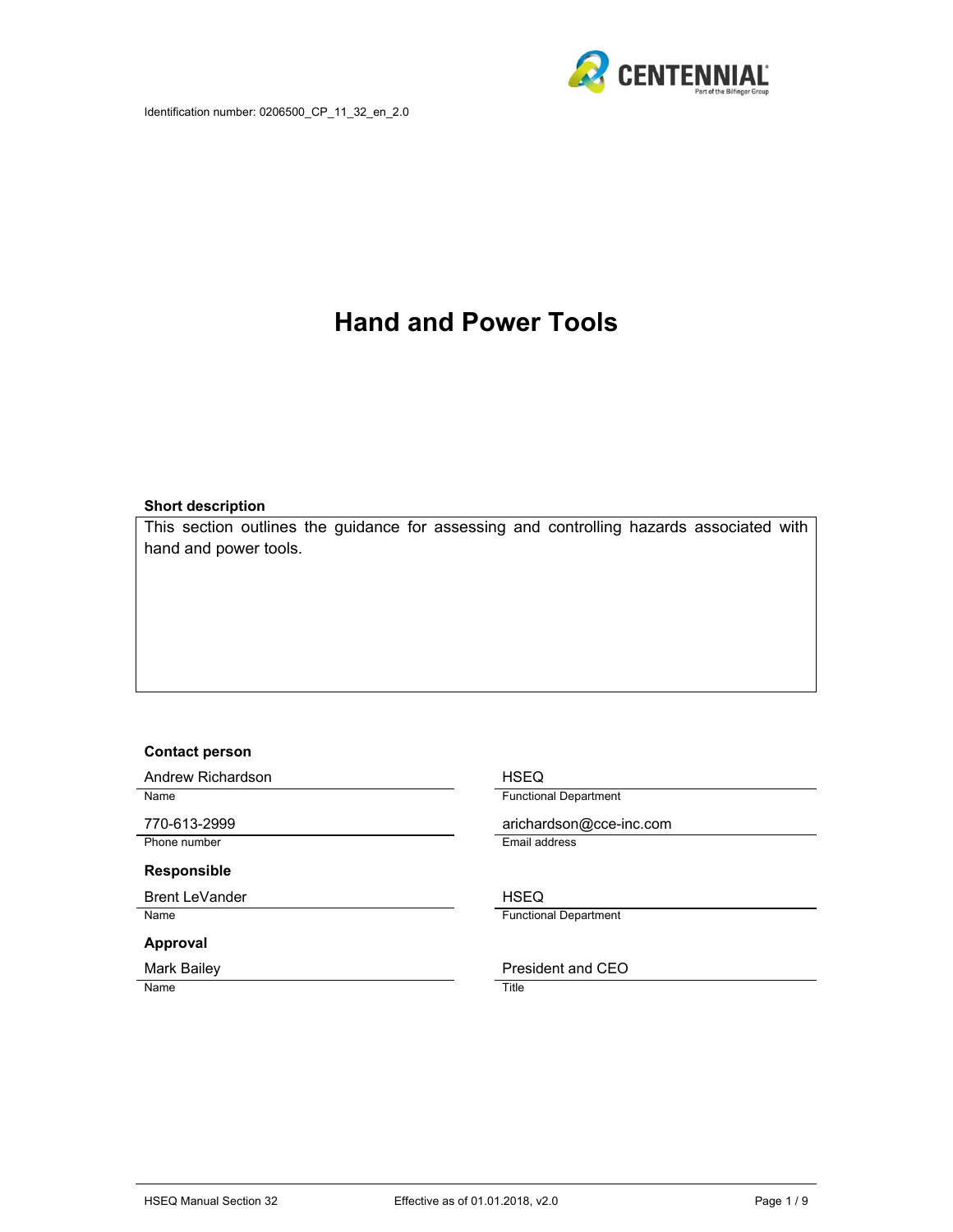# **Content**

| 1             |     |  |  |  |  |
|---------------|-----|--|--|--|--|
| $\mathcal{P}$ |     |  |  |  |  |
| 3             |     |  |  |  |  |
| 4             |     |  |  |  |  |
| 5             |     |  |  |  |  |
| 6             |     |  |  |  |  |
|               | 6.1 |  |  |  |  |
|               | 6.2 |  |  |  |  |
|               | 6.3 |  |  |  |  |
|               | 6.4 |  |  |  |  |
|               | 6.5 |  |  |  |  |
|               | 6.6 |  |  |  |  |
| 7             |     |  |  |  |  |
| 8             |     |  |  |  |  |
| 9             |     |  |  |  |  |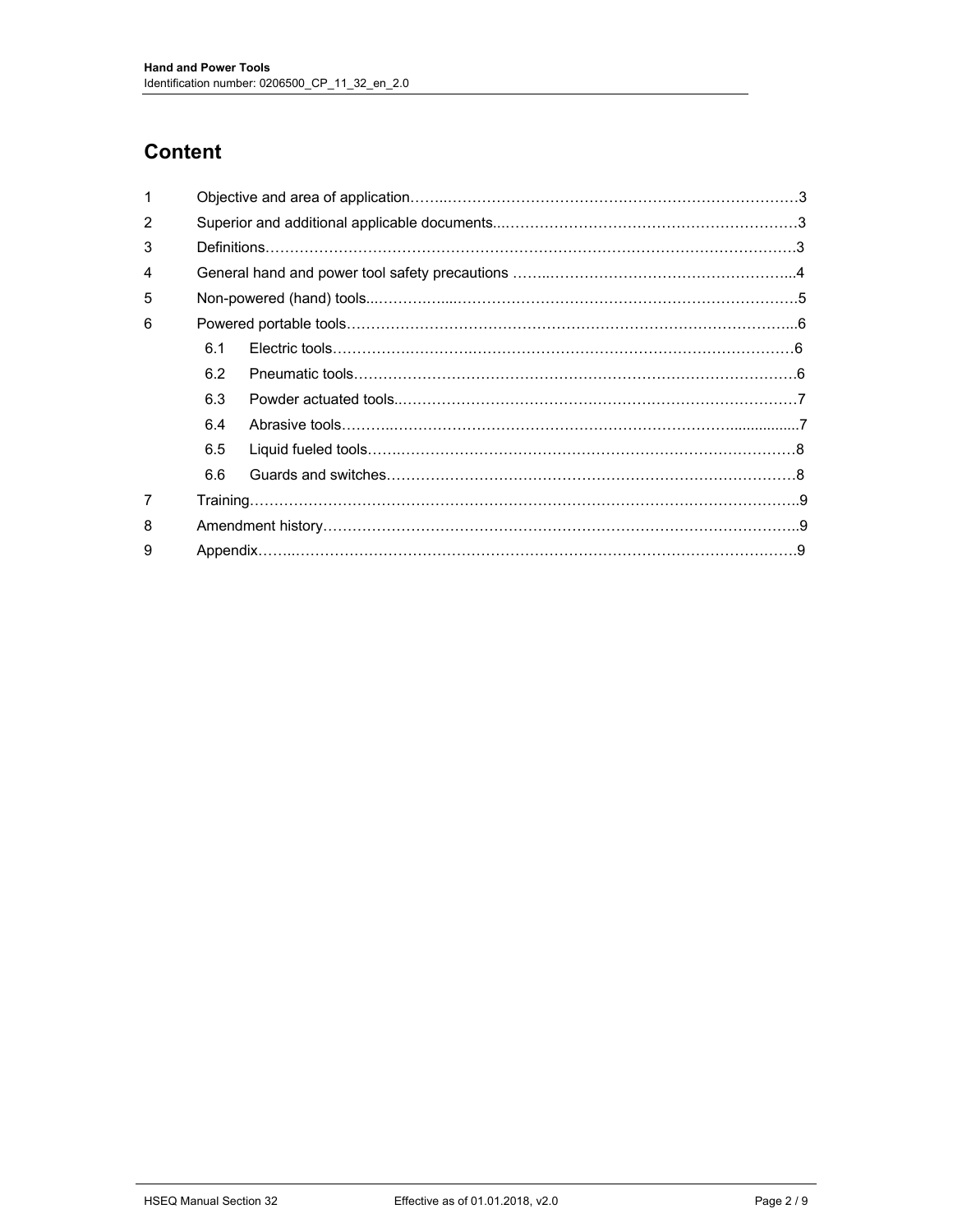# **1 Objective and area of application**

The objective of this section of the HSEQ Manual seeks to inform Centennial employees and subcontractors of their obligations to develop the appropriate hazard prevention and control methodologies designed to prevent workplace injuries and illnesses from the use of hand and power tools.

For the purpose of this section, hand and power tools are defined as tools that may be carried by hand and portable in nature. These tools may be divided into non-powered (hand) tools and powered portable tools.

All personnel who use hand and power tools on Centennial project sites shall be able to recognize the hazards associated with the different types of tools and the safety precautions necessary to prevent incidents and injuries. Hand and power tools shall be suitable for specific use, conditions of use and used in accordance with any instructions/manufacturer recommendations included.

Any hand or power tool that is not in compliance with any applicable requirement of this section is prohibited and shall either be identified as unsafe by tagging or locking the controls to render them inoperable or shall be physically removed from the project site.

### **2 Superior and additional applicable documents**

1000 GP 11 01 en 5.0 Global Policy on Health, Safety, Environment/Sustainability and Quality (HSEQ)

1000\_GS\_11\_26\_en\_1.0 Global Standard on Maintenance and Inspection

29 CFR 1926

#### 29 CFR 1910

This section of the HSEQ Manual applies to all Centennial employees and subcontractors who are performing work in Centennial facilities and / or on project sites. There may be more stringent requirements than this section as defined by specific State, local or contact specific HSEQ requirements. If there is a conflict between this section and other applicable regulations, the more stringent will apply.

### **3 Definitions**

The following definitions of terms are important for an understanding of this procedure.

| <b>Term</b> | <b>Definition</b>                                                                          |
|-------------|--------------------------------------------------------------------------------------------|
| AHA         | <b>Activity Hazard Analysis</b>                                                            |
| ANSI        | American National Standards Institute                                                      |
| Centennial  | All Centennial employees, joint venture employees,<br>subcontractors and business partners |
| <b>DFOW</b> | Definable feature of work                                                                  |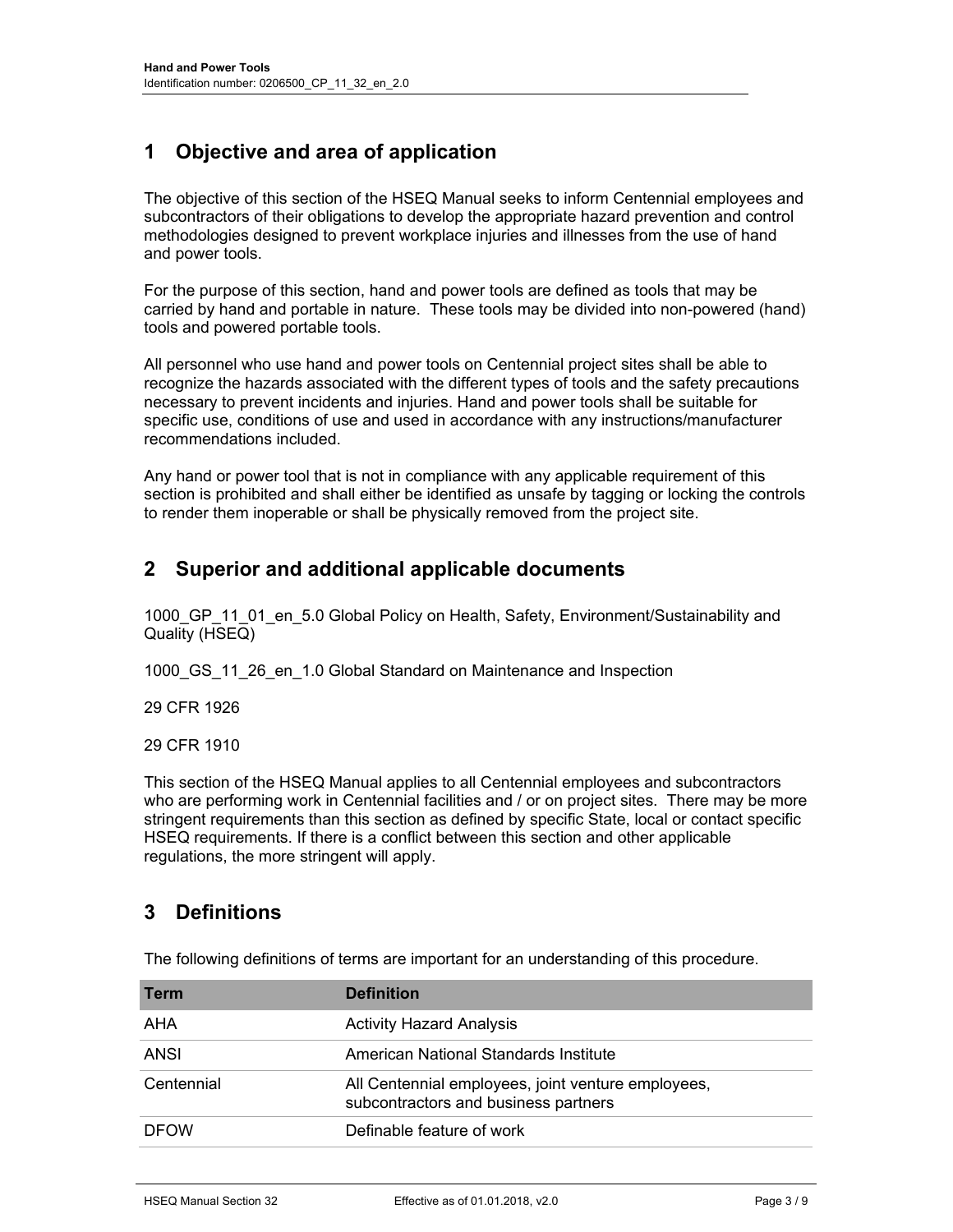| Double insulation           | Internal wiring are insulated and tool housing is non conductive                                                                                                                    |
|-----------------------------|-------------------------------------------------------------------------------------------------------------------------------------------------------------------------------------|
| <b>Electrical hazard</b>    | Recognized dangerous condition such as exposed energized<br>parts or unguarded electrical equipment that is energized and/or<br>may be unexpectedly become energized                |
| <b>Energized parts</b>      | Energized components that can be inadvertently touched or<br>approached nearer than a safe distance and are not suitably<br>guarded, isolated or insulated                          |
| Fastener                    | A hardware device that mechanically joins or affixes two or more<br>objects together                                                                                                |
| Point of Operation          | The place where work is performed                                                                                                                                                   |
| <b>Hand Tool</b>            | Any tool that is not a power tool                                                                                                                                                   |
| <b>HSEQ Director</b>        | Leads the HSEQ Team                                                                                                                                                                 |
| <b>Pneumatic Tool</b>       | Any tool driven by compressed air, supplied air, and or CO2                                                                                                                         |
| <b>Powder-Actuated Tool</b> | A tool powered by a powder charge                                                                                                                                                   |
| <b>PSI</b>                  | Pounds per square inch                                                                                                                                                              |
| <b>Power Abrasive Wheel</b> | A wheel in which a grinding process is used as to cut material                                                                                                                      |
| <b>Ring test</b>            | An inspection test performed on an abrasive wheel to detect<br>cracks that could cause wheel breakage and potentially<br>hazardous flying debris                                    |
| <b>HSEQ</b>                 | Health, Safety, Environment and Quality                                                                                                                                             |
| <b>NEC</b>                  | <b>National Electric Code</b>                                                                                                                                                       |
| <b>NFPA</b>                 | <b>National Fire Protection Agency</b>                                                                                                                                              |
| NFPA 70E                    | Standard for Electrical Safety in the Workplace                                                                                                                                     |
| OSHA                        | Occupational Safety and Health Administration                                                                                                                                       |
| Qualified person            | One who has skills and knowledge related to the construction<br>and operation of the electrical equipment and installations and<br>received safety training on the hazards involved |
| UL                          | <b>Underwriters Laboratories</b>                                                                                                                                                    |

## **4 General hand and power tool safety precautions**

Hand and power tools may be hazardous when improperly used or maintained. There are several types of hand or power tools, based on the power source they use: manual, electric, pneumatic, liquid fuel, hydraulic, and powder-actuated.

Centennial employees and subcontractors shall be trained in the use of all tools that they may use as well as understand the potential hazards and safety precautions necessary to prevent incidents. A risk assessment shall be performed and documented on an AHA in accordance with HSEQ Manual Section 6 (Risk Assessment and Operations) to ensure that the use of hand and power tools is performed in safe manner.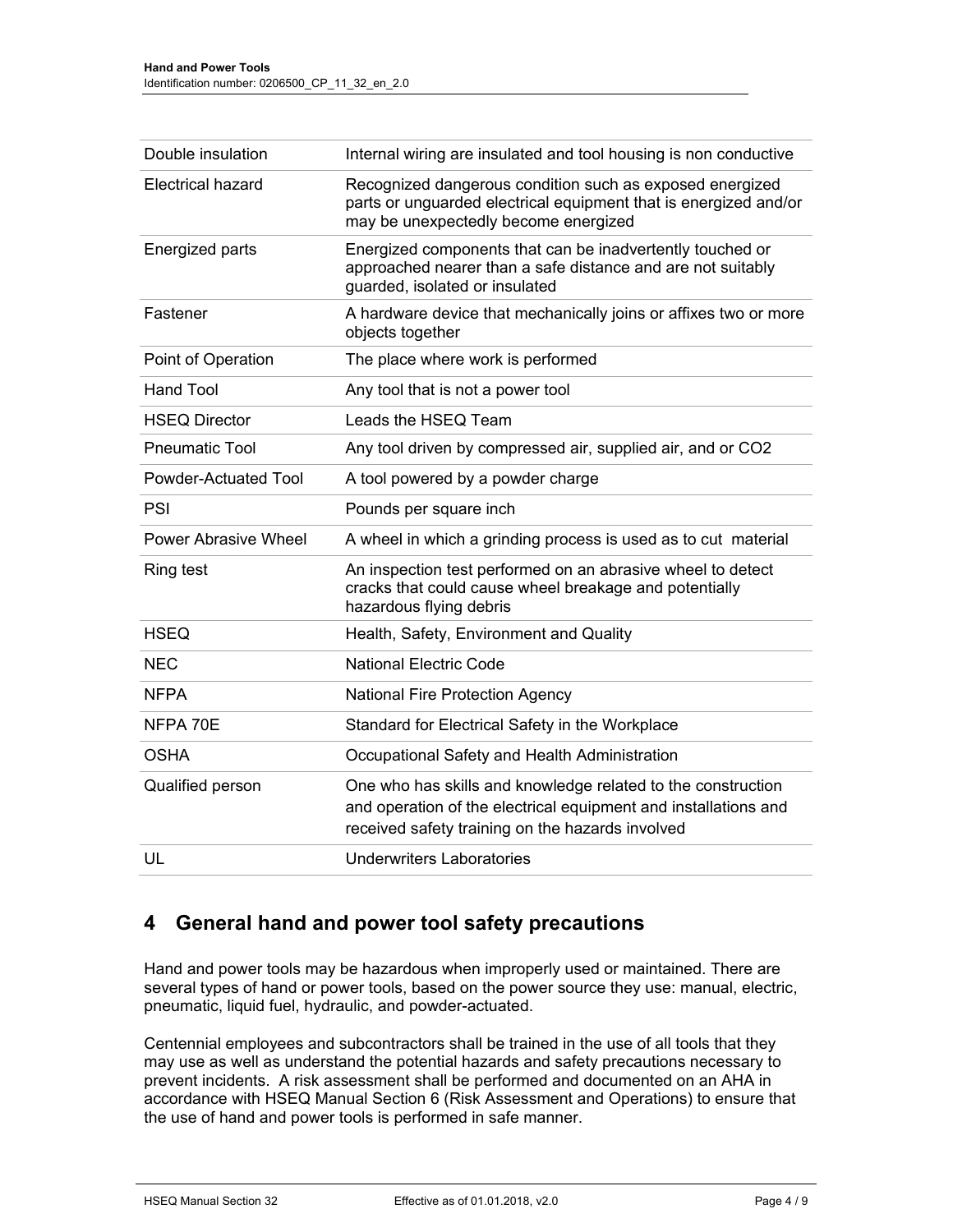Centennial employees, subcontractors and lower tier contractors who use hand and power tools and who are exposed to harmful dusts, fumes, mists, vapors, or gases shall be adequately protected or provided with proper personal protective equipment necessary to shield them from the hazards.

Poorly maintained portable tools in construction (either hand tools or powered tools) present significant health and safety risks to the Centennial employees, subcontractors and others who may on or near the project site.

The following general precautions shall be observed by all hand and power tool users:

- Select the proper tool for the task
- Inspect the tool prior to use for defects or conditions that may be unsafe
- Maintain tools in good working condition as specified by the manufacturer
- Use tools properly as specified by the manufacture. Makeshift and job-made tools shall not be used
- Metal or conductive tools shall not be used near energized circuits or parts
- Tools shall be secured or prevented from falling from elevated surfaces
- Tools shall never be carried by the cord or hose
- Never yank the cord or the hose to disconnect it from the receptacle
- **Hand and power tool cords and hoses shall be kept away from heat, oil, and sharp** edges
- **Hand and power tools shall be disconnected when not in use, prior to servicing and** when changing accessories such as blades, bits, cutters etc.
- Secure loose or unstable materials with clamps or a vise
- Adequate clothing shall be worn and at a minimum, be in accordance with HSEQ Manual Section 11, paragraph 5.2. Additional protective clothing may be required according to manufacturer specifications
- All tools hand and power tools are damaged shall be removed from use and tagged "Do Not Use"
- Tools with sharp edges shall be stored and handled so that they will not cause injury or damage
- Wooden handles that are loose, cracked or otherwise damaged shall not be used
- Limit repetitive hand/wrist motions that may cause strain or unnatural postures or positions

The identified hazards and control measures shall be documented in the associated Activity Hazard Analysis (AHA) that provides an acceptable level of hazard identification and control for the associated task or work sequence.

## **5 Non-powered (hand) tools**

Hand tools are non-powered tools. The greatest hazards posed by hand tools result from tool misuse and/or improper maintenance. Centennial employees and subcontractors are required to use and maintain hand tools in the condition approved by the manufacturer. Modifications or "job-built" tools are prohibited on Centennial project sites. Only trained and authorized personnel are permitted to use non-powered tools on Centennial project sites.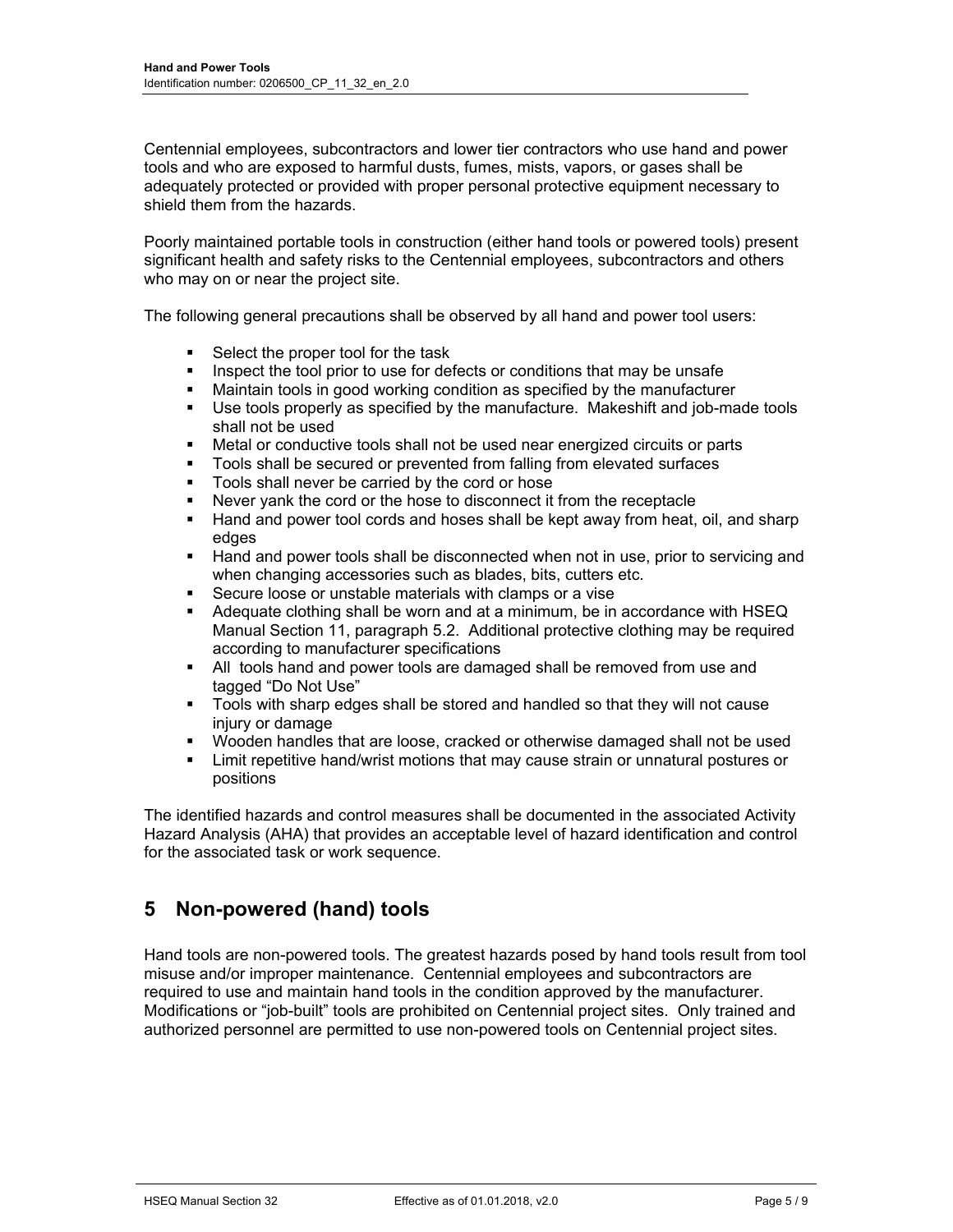# **6 Powered portable tools**

Power tools shall be of a manufacturer listed by a nationally recognized testing laboratory for the specific application for which they are to be used. Hand and power tools shall be used, inspected, and maintained in accordance with the manufacturer's instructions and recommendations and shall be used only for the purpose for which designed. Hand and power tools shall be inspected, tested, and determined to be in safe operating condition before use. Continued daily inspections shall be made to assure safe operating condition and proper maintenance.

There are several different types of powered portable tools, based on the power source used:

- **Electric tools**
- Pneumatic tools
- **Powder actuated tools**
- **I** liquid fueled tools

### **6.1 Electric tools**

Employees and subcontractors who use electric tools shall be trained on the specific hazards of use. Among the primary hazards of electric powered tools are burns, shocks or electrocution which can lead to injuries or potential fatality. Only trained, authorized and qualified personnel may operate portable electric tools on Centennial project sites.

The following are the general requirements for the use of portable electric tools:

- **Portable electric tools shall be effectively grounded or double insulated when** connected to a power source
- **A GFCI shall be used at all times**
- Portable electric tools shall be inspected prior to use to ensure general serviceability and all applicable safety devices and guards
- **Portable electric tools shall only be used within their design and shall be operated** in accordance with the manufacturer's instructions
- All portable electric tools shall be kept in good repair and shall be disconnected from their power source for repairs or adjustments
- **Portable electric tools shall not be used where there is a hazard from flammable** vapors, gases, dusts or mists
- Appropriate work clothing in accordance with HSEQ Manual Section 11 paragraph 5.2 shall be worn while using portable electric tools. Loose clothing or other loose apparel shall not be worn as they may become caught in moving parts

#### **6.2 Pneumatic tools**

Pneumatic tools are powered by compressed air and include, but are not limited to, chippers, drills, hammers, and sanders etc. There are several hazards that may be potentially encountered through the use of pneumatic tools. Only trained, authorized and qualified personnel may operate pneumatic tools on Centennial project sites.

The following are the general requirements for the use of pneumatic tools:

 Adequate PPE including face protection, hearing protection and foot protection shall be worn in accordance with the manufacturer's guidance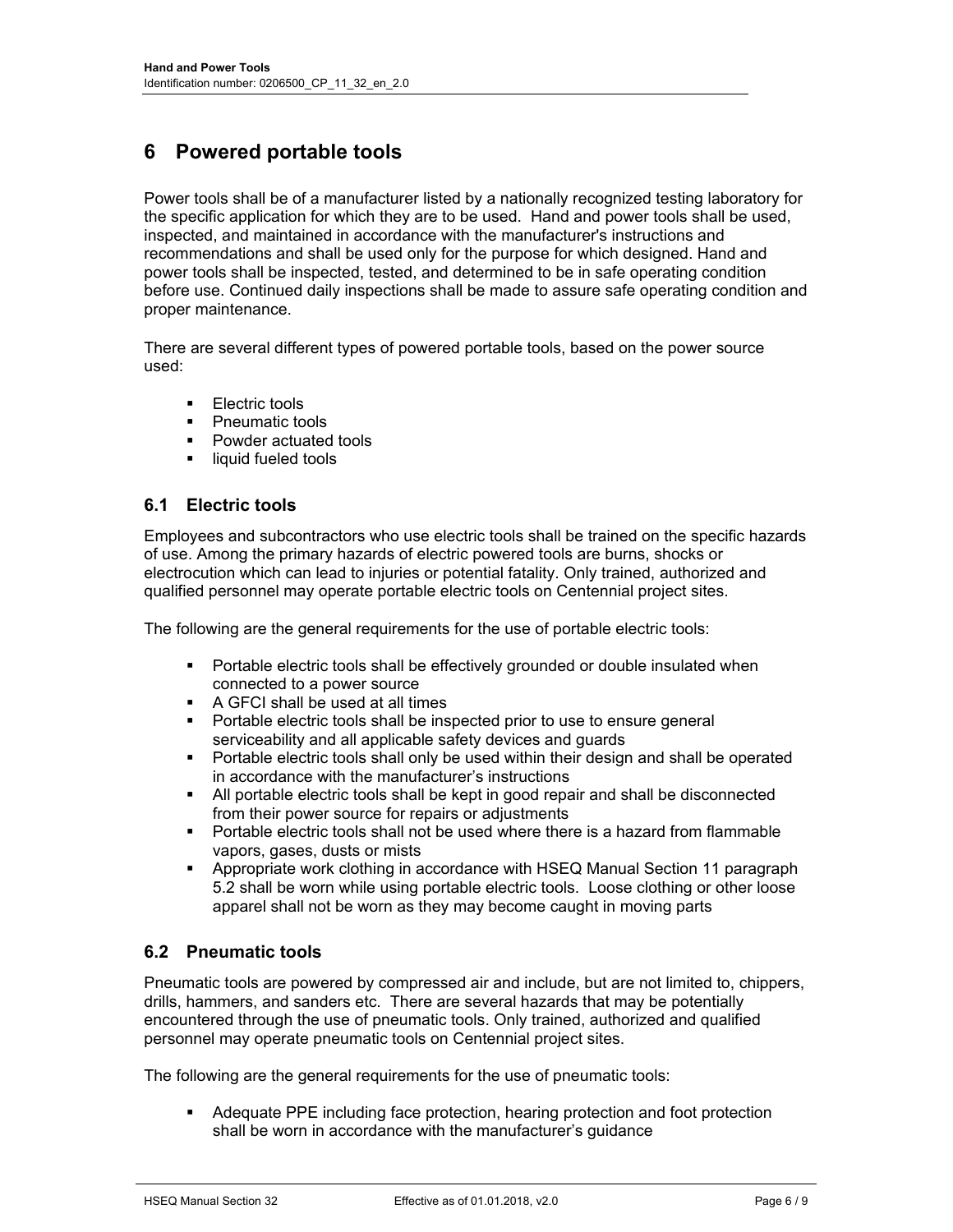- **Pheumatic tools shall be secured to the hose by a whip or some positive means to** prevent the tool from accidently becoming disconnected
- Compressed air shall not be used for cleaning unless the pressure is reduced to less than 30 psi and then only with effective guards and PPE
- Compressed air shall not be used for cleaning personnel or blowing dust/debris from clothing
- The manufacturer's stated safe operating pressure for hoses, valves, filters, fittings and tools shall never be exceeded
- The use of hoses for hoisting or lowering tools/material shall not be permitted
- Compressed air tools shall not be left unattended while under pressure
- All connections to tools shall be made secure before turning on pressure
- Pneumatic tools that shoot nails, rivets, or staples, and operate at pressures more than 100 psi (pounds per square inch), must be equipped with a special device to keep fasteners from being ejected unless the muzzle is pressed against the work surface

#### **6.3 Powder actuated tools**

A powder-actuated tool is a nail gun used to join materials to hard substrates such as steel and concrete. Powder actuated tools are tools that are actuated by an explosive charge.

The following are the general requirements for the use of powder actuated tools:

- Only trained and qualified personnel shall be permitted to operate powder actuated tools (proof of qualifications shall be maintained on the project site)
- Explosive charges shall be transported and stored in approved containers
- Operators and affected personnel shall be protected by means of eye, face and hearing protection
- Users shall only use cartridges recommended and approved by the manufacturer
- Powder actuated tools shall be maintained in good condition and serviced regularly by qualified persons
- The tool shall be inspected prior to use to ensure that the protective shield is present and properly affixed to the tool
- The tool shall not be loaded until just prior to the intended firing time
- The tool shall not be left unattended while loaded
- The work area shall be surveyed, including the area directly behind the firing surface, for potential hazards and personnel
- **Personnel shall be kept clear of the firing zone during tool operation**
- **Powder actuated tools shall not be used in a flammable or explosive atmosphere**

#### **6.4 Powered abrasive wheel tools**

Powered abrasive grinding, cutting, polishing, and wire buffing wheels may throw off flying fragments during operation. Another hazard posed by these tools is the potential for the grinding wheel to break during operation. Before an abrasive wheel is mounted, it should be inspected closely and sound, or ring-tested to be sure that it is free from cracks or defects. When mounting the wheel to the spindle, the user shall ensure that the wheel fits freely with the spindle nut tightened adequately to hold the wheel in place. Only trained, authorized and qualified personnel may operate powered abrasive wheel tools on Centennial project sites.

The following are the general requirements for the use of powered abrasive wheels:

 The user should not place themselves directly in front of the wheel while the wheel is accelerating at full operating speed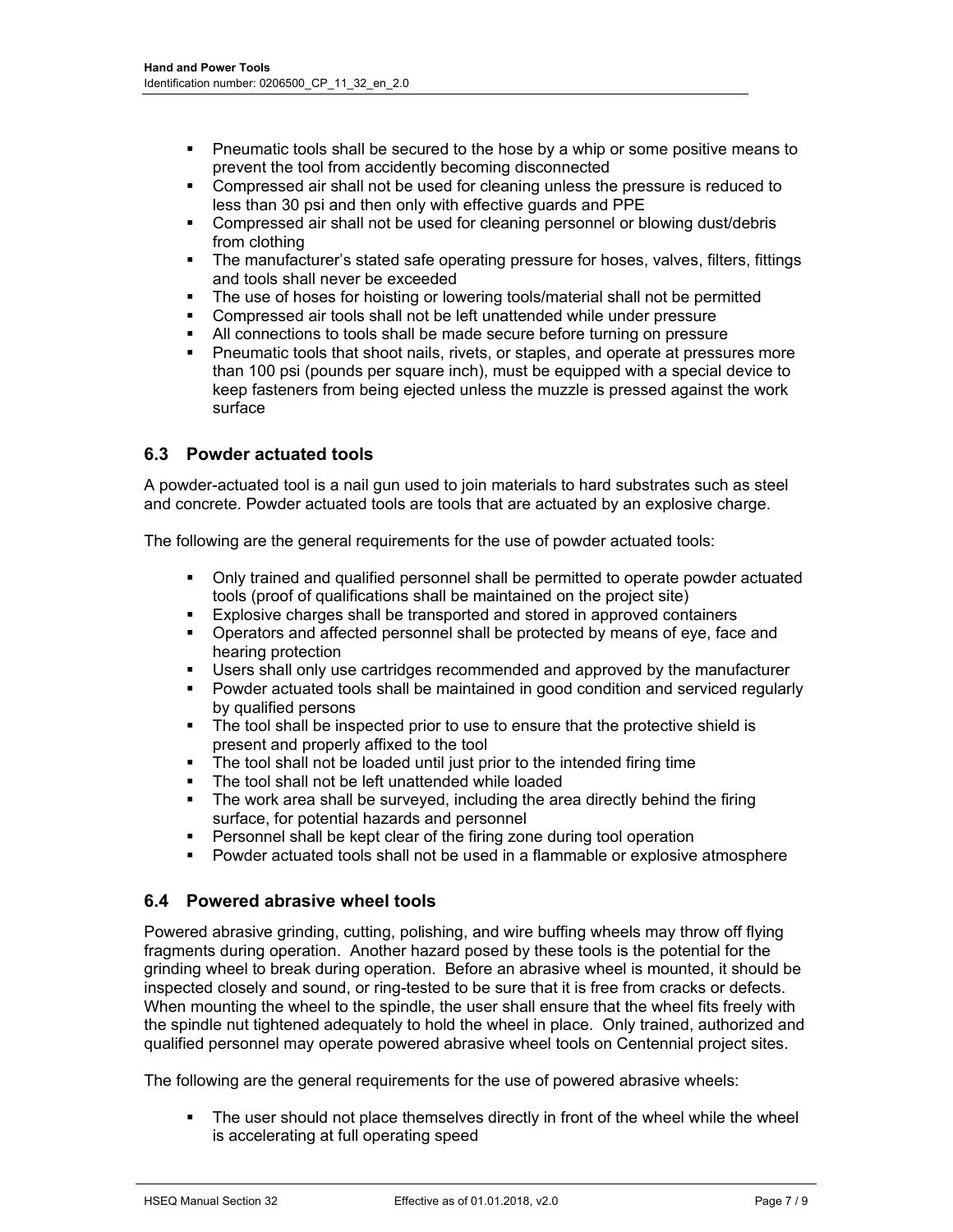- Select an appropriate abrasive wheel rated for the operating speed of the tool as specified by the tool manufacturer
- Appropriate PPE shall be used including a full face shield and safety glasses
- **Portable grinding tools shall be equipped with all guards and safety devices to** protect from the moving wheel surface, wheel breakage and flying debris generated from the work process
- Grinders shall be supplied with power sufficient to maintain the spindle speed at safe levels under all conditions of normal operation
- A lockable container with the words "POWDER- ACTUATED TOOL" in plain sight on the outside and a notice reading "WARNING - POWDER-ACTUATED TOOL TO BE USED ONLY BY A QUALIFIED OPERATOR AND KEPT UNDER LOCK AND KEY WHEN NOT IN USE"

### **6.5 Liquid fuel tools**

Liquid fueled tools are usually powered by gasoline. The use or storage of these tools may create vapors that can burn, explode or release dangerous exhaust fumes containing carbon monoxide that may cause health hazards in poorly ventilated, enclosed or confined spaces. Only trained, authorized and qualified personnel may operate liquid fuel tools on Centennial project sites.

The following are the general requirements for the use of liquid fuel tools:

- Fuel storage cans shall be constructed of metal, appropriately labeled, and incorporate a spark/flame arrestor
- An appropriately rated fire extinguisher shall be readily available and placed within 50 feet of flammable liquids or equipment
- Liquid fuel tools shall not be used in poorly ventilated, enclosed or confined spaces without adequate ventilation
- Fueling or re-fueling of liquid fueled tools shall only be completed with the tool engine shut down with adequate time for the engine to cool in order to prevent accidental ignition of hazardous vapors

#### **6.6 Guards and switches**

Hazardous moving parts of all power tools shall be guarded in accordance with manufacturer specifications. Power tools designed to accommodate guards shall be equipped with such guards. All guards must be functional. Guards shall not be removed at any time during use. Guards shall be provided, as required by the tool manufacturer, to protect the operator and others from incident or injury.

Safety switches may be provided by the tool manufacturer on several types of tools. The following hand-held powered tools must be equipped with a momentary contact "on off" style control switch:

- Drills
- **Tappers**
- **Fastener drivers**
- **Horizontal, vertical and angle grinders with wheels larger than 2 inches in diameter**
- Disc and belt sanders,
- Reciprocating saws
- **Saber saws**
- Types of sanders (platen sanders, disc sanders)
- **Grinders**